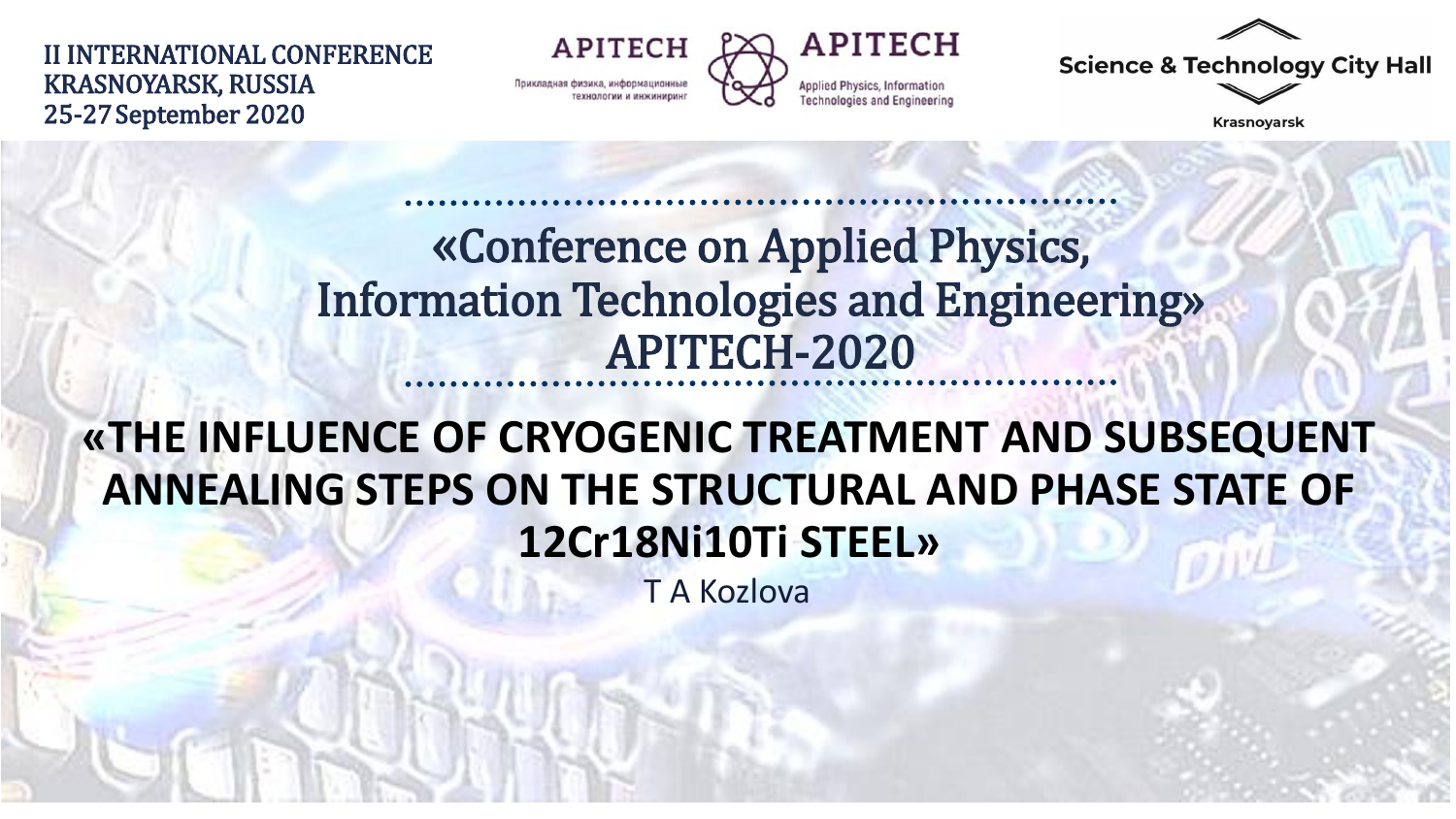

### Problem statement



- Necessary remove internal stress in the metal, increase wear resistance, homogenize the structure, and get rid of retained austenite by turning it into martensite
- Consider the effect of cryogenic treatment and subsequent annealing steps on structural, corrosion-resistant 12Cr18Ni10Ti steel
- Investigate the microstructure of 12Cr18Ni10Ti steel
- Reveal the reverse alpha-gamma transformation after cryogenic treatment and additional annealing

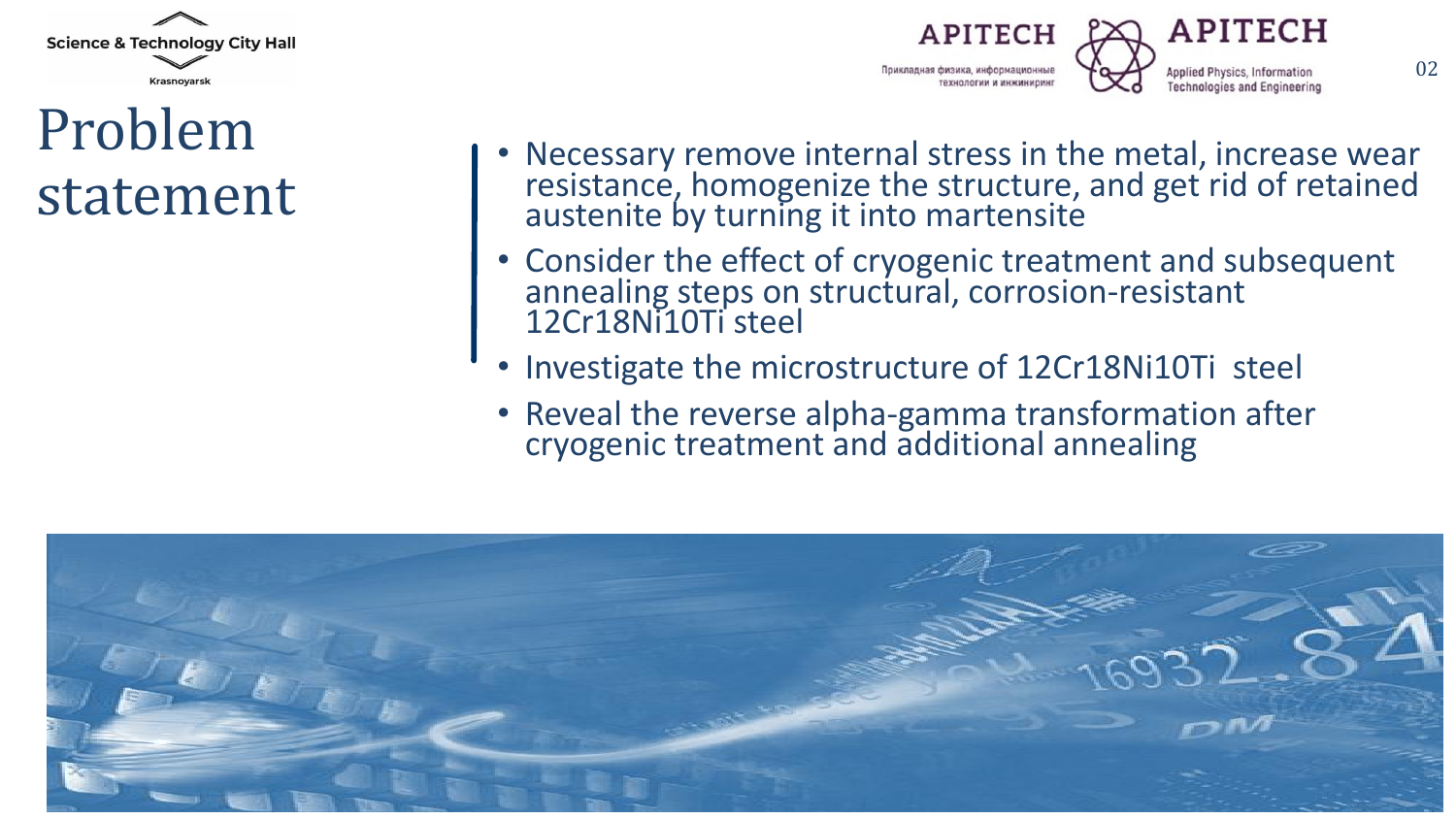

## Solution methods

- Test specimens were cut out on an electric spark machine in the form of rectangular plates with dimensions of 15×10×1.5 mm. The surface layer on the samples, which was damaged during cutting, was removed by dry cleaning in a solution: 2 parts HNO3 + 3 parts HCl. Then the samples were subjected to mechanical grinding and electrolytic polishing in a solution of 25 g. CrO<sub>3</sub> + 210 ml H<sub>3</sub>PO<sub>4</sub>.
- Methods:
	- X-ray diffraction
	- Electron microscopic







Поикладная физика информационны технологии и инжинири

**Applied Physics, Infor Technologies and Engineering**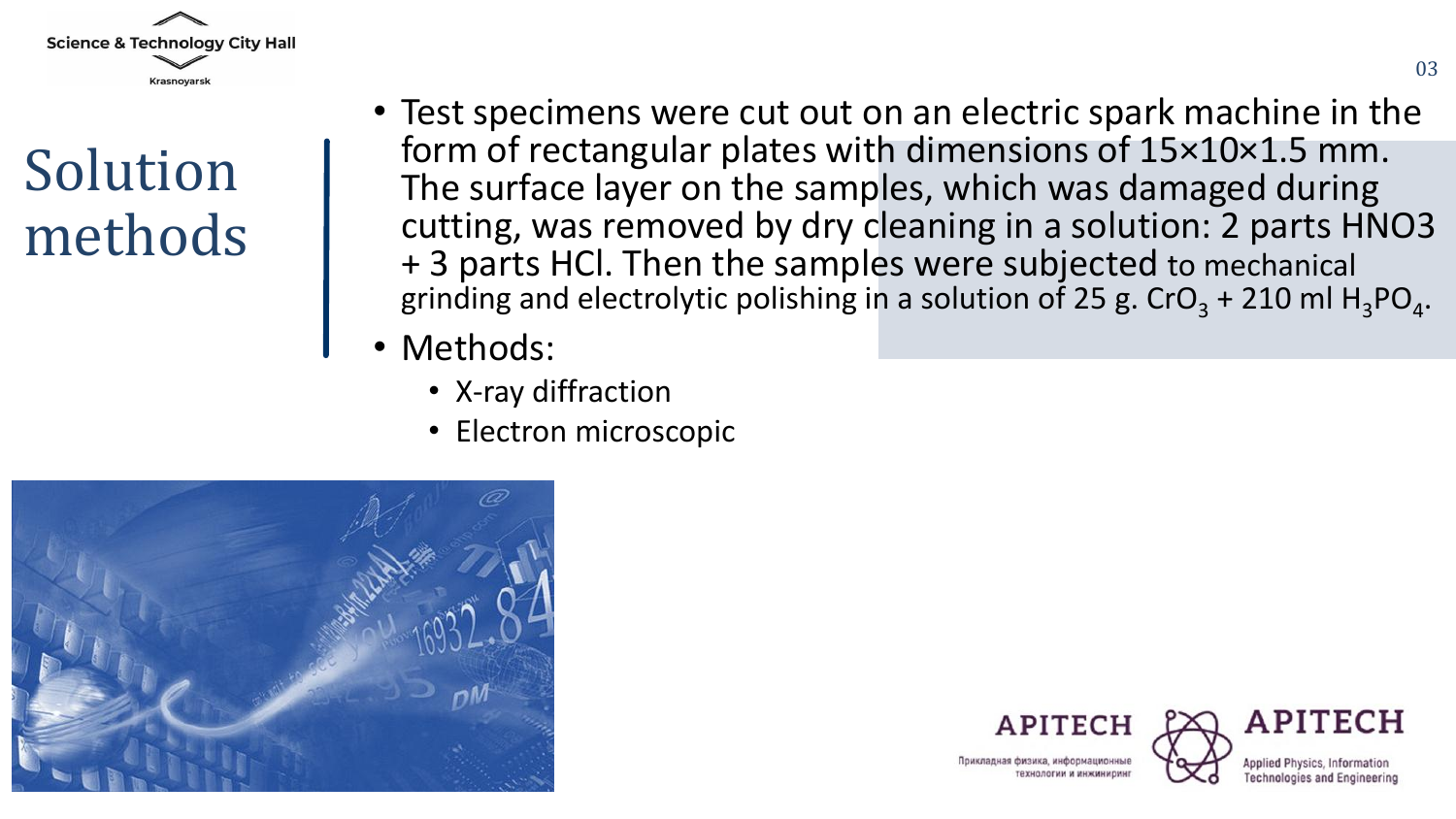





Applied Physics, Information **Technologies and Engineering** 

# **Conclusions**

#### Results, implementation

- Thus, after cryogenic treatment, the steel had a martensitic structure with a martensite plate size of 180 nm. Subsequent annealing of the samples after cryogenic treatment leads to the reverse alphagamma transformation and the formation of a recrystallized structure with different austenite grain sizes.
- The detected difference in the lattice parameters, as well as the ratios of the intensity of the diffraction maxima in comparison with the tabulated data for  $\alpha$ -Fe, may indicate that:
	- - the lattice of  $\alpha$ -Fe steel after cryogenic treatment is oversaturated with carbon, i.e. it is a martensitic phase;
	- - the steel after cryogenic treatment is not isotropic but textured.
	- The carbon oversaturation of the  $\alpha$ -Fe lattice is small because the separation of the first peak is not clear. For a complete analysis of 12Cr18Ni10Ti steel, only X-ray data are insufficient; for a more accurate description…